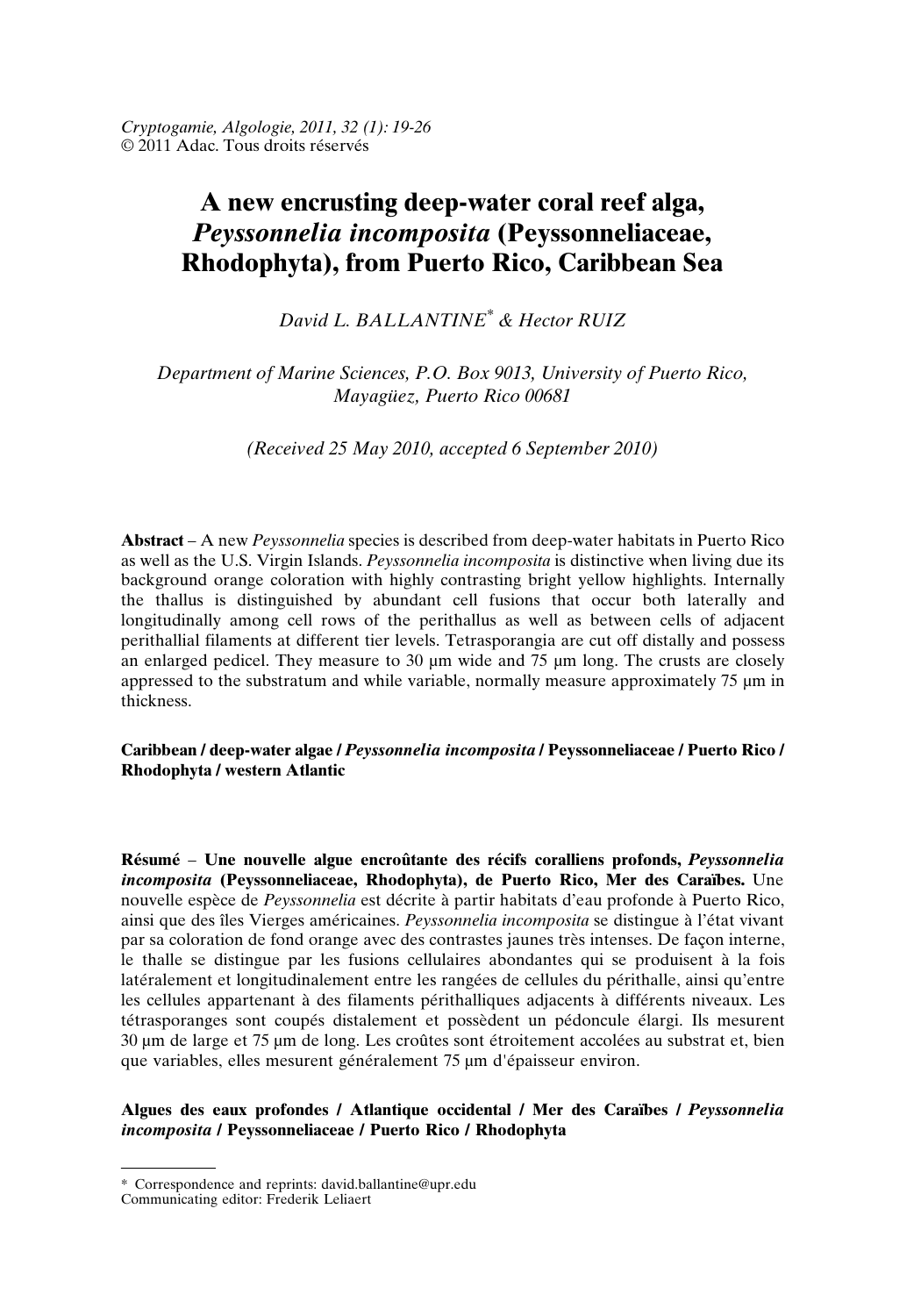# **INTRODUCTION**

A quantitative and qualitative examination of the benthic marine algae of deep-water coral reef habitats in southwestern Puerto Rico was begun in 2007 as part of a NOAA-sponsored "mesophotic" coral reef ecosystem study. Among the numerous crustose algal species observed, a distinctive undescribed *Peyssonnelia* species was regularly encountered at depths greater than 50 m.

*Peyssonnelia* is a large genus presently credited with 70 species (Guiry & Guiry, 2010; Ballantine & Ruiz, 2010) and with a principally warm temperate to tropical distribution (Denizot, 1968; Kato & Masuda, 2003). The already speciose genus is growing steadily as there has been an increased interest in the group. A number of new species mostly from deep-water habitats in Puerto Rico and the Bahamas have recently been described, including: *P. abyssica* D.L.Ballant. *et* Aponte (2005), *P. imbricans* D.L.Ballant. *et* H.Ruiz (2006, 2007), *P. flavescens* D.L.Ballant. *et* H.Ruiz (2005), *P. iridescens* D.L.Ballant. *et* H.Ruiz (2010) and *P. gigaspora* D.L.Ballant. *et* H.Ruiz (2010). The latter two brings to 16 the total number of *Peyssonnelia* species currently recognized from the greater Caribbean (Wynne, 2005) of which eight are known from Puerto Rico (Ballantine & Aponte, 2002; Ballantine & Ruiz, 2010).

Species of *Peyssonnelia* are distinguished from one another by a variety of morphological and reproductive characters including whether rhizoids are unicellular or multicellular, the degree of crust adherence to the substratum, disposition of the hypothallial filaments (whether they are in straight and parallel or fan-shaped arrangements), perithallus anatomy (angle of perithallial filaments, whether or not perithallial coxal cells are cut off from the entire dorsal surface of hypothallial cells, number of erect perithallial filaments from the perithallial coxal cell, degree of lateral adherence of perithallial filaments), presence or absence of cystoliths, presence or absence of hair cells, presence or absence of cell fusions, whether nemathecia are immersed or superficial, position and size of the tetrasporangia within the nemathecia, and development of spermatangia (Boudouresque & Denizot, 1975; Maggs & Irvine, 1983; Schneider & Reading, 1987; Guimarães & Fujii, 1999; Dixon, 2010).

# **MATERIALS AND METHODS**

Plants were collected utilizing trimix rebreather diving with mixed gases and were preserved in 10% formalin-seawater. Prior to sectioning, pieces of *Peyssonnelia* were decalcified in 5% HCl and hardened for 1 minute in N-Methylmorpholine. Transections (30-40 µm thick) were made with a Leica model CM1850 freezing microtome. Microscopic preparations were stained in acidified 1% aniline blue and mounted in 60% Karo® corn syrup on glass slides. Photomicrographs were taken with an Olympus DP720 digital camera through an Olympus BMAX light microscope (Olympus Optical Co., Tokyo, Japan). The plates were assembled from digital photographs utilizing Adobe Photoshop® CS2 (Adobe Systems, Inc., San Jose, USA). Voucher specimens were deposited in MICH, MSM and US. Herbarium abbreviations follow Holmgren *et al.* (1990), and authority designations are in accordance with Brummitt & Powell (1992).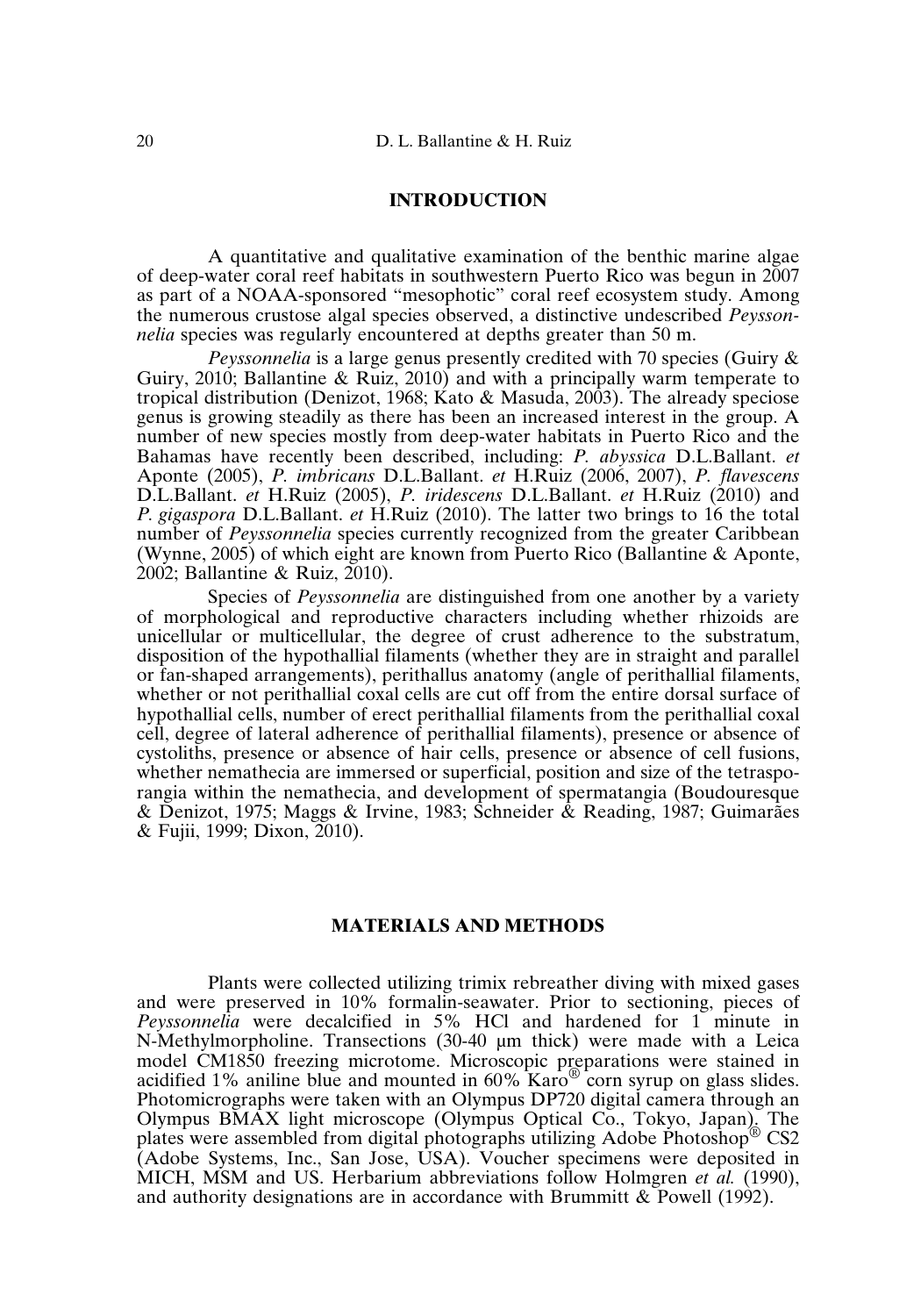# **RESULTS**

### *Peyssonnelia incomposita* D.L. Ballant. *et* H. Ruiz **sp. nov. Figs 1-10**

#### **Diagnosis**

*Plantae encrustationes aurantiacas notis aureis formantes; crustae confertim ad substratum appressae; crustae rhizoideis unicellularibus ca 100 µm longae; cellulae hypothallinae in ordinibus parallelis depositae 12.5-17.5 µm longae et 15 µm altae; cellulae proximales perithallinaeque, e centro cellulae hypothallinae qui fert, abscissa, et filamenta 1 aut 2 assurgentia producentes quae sunt 12.5 µm lata infra et usque ad 7.5 µm distaliter; crassities crustae varians, ab 60 usque usque ad 175 µm sed plerumque ca 75 µm et 8 cellulas crassa; coniunctiones cellularum inter cellulas perithallinas valde pervulgatae; tetrasporangia in pedicellis magnis profunde tingentibus quae a cellulis proximalibus paraphysalibusque abscissa; gametophyta non visa.*

Plants form reddish orange encrustations with bright yellow markings; crusts are closely appressed to the substratum; crusts with unicellular rhizoids averaging approximately 100 µm in length; hypothallial cells are arranged in parallel files, these measure 12.5 to 17.5 µm long and to 15 µm high; perithallial coxal cells cut off from the center of the bearing hypothallial cell and give rise to one or two assurgent filaments, these measuring to 12.5 µm in breadth below, decreasing to 7.5 µm distally; crust thickness varies from 60 to 175 µm, normally averaging 75 µm and 8 cells in thickness; cell fusions among perithallial cells very common; tetrasporangia borne on large deeply staining pedicels which themselves are cut off from proximal paraphysal cells, gametophytes not observed.

**Holotype**: *David L. Ballantine7777*, Edge of Insular Shelf ("Weinberg") (17°53.423' N, 66°59.320' W), La Parguera, Puerto Rico, 50 m, Coll. Hector Ruiz, 3.iii.2008 (*#US Alg. Coll. 211257*).

**Isotypes**: MICH, MSM, US.

**Paratypes** (all in MSM): *DLB7818,* Edge of Insular Shelf ("Hole in the Wall"), La Parguera, Puerto Rico, 73 m, Coll. H.R., 11.vi.2009; *DLB7945*, *ibid.*, 67 m, 18.xi.2009; *DLB7830*, Edge of Insular Shelf ("El Hoyo"), La Parguera, Puerto Rico, 52 m, Coll. H.R., 9.vi.2009; *DLB7859*, *ibid.* 82 m, 1.ix.2009; *DLB7907, ibid.*, 70 m, 15.ix.2009; *DLB7987*, south Mona Island, Puerto Rico, 62 m, Coll. Michael Nemeth, Ivonne Bejarrano, Clark Sherman, 12.i.2010; *DLB8021*, *ibid.*, 70 m, Coll. H.R., 10.i.2010; *DLB8039*, Vieques Island ("El Seco"), Puerto Rico, 70 m, Coll. M.N., I.B., C.S., 17.i.2010; *DLB8127*, St. Thomas ("Grammanik Bank"), U.S. Virgin Islands, 70 m, Coll. M.N., I.B., C.S., 21.i.2010

**Etymology**: The specific epithet refers to the confused or chaotic pattern of cells of the perithallus caused by the abundant cell fusions.

*Peyssonnelia incomposita* is an exclusively deep-water species, having been collected from 50 to 73 m in depth. Plants typically form reddish orange encrustations that are highlighted with bright yellow markings. Concentric and longitudinal striations or patterns are absent. The blades are closely appressed to the substratum with entire colonies (Fig. 1) measuring up to 30 cm across. Calcification is strictly hypobasal. Hypothallial filaments are arranged in more or less parallel files (Fig. 6). In tangential section (Figs 4, 5), hypothallial cells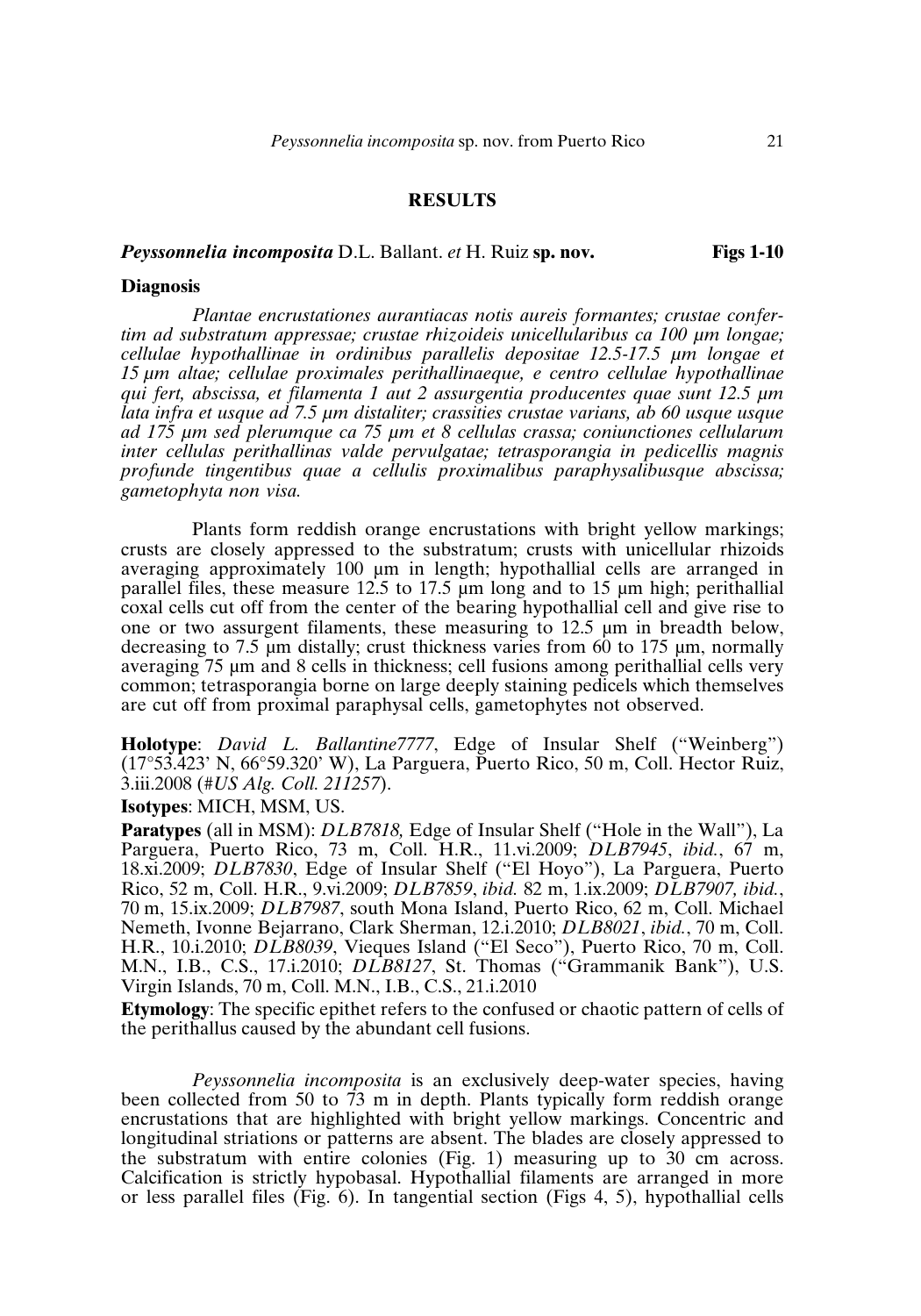

Figs 1-5. Peyssonnelia incomposita sp. nov. (All figures DLB7777). 1. Habit of the holotype (Scale bar =  $1$  cm). 2. Radial transverse section through growing apex. Note cell fusions occurring almost immediately behind the apex (scale bar =  $50 \mu m$ ). 3. Radial transverse section showing<br>irregular thickness of crusts ranging from 60 to 180  $\mu$ m and 6 to approximately 15 cells in thickness (scale bar =  $100 \mu m$ ). 4. Tangential transverse section showing abundant lateral fusions at all perithalial filament tier levels except the distal most (scale bar =  $100 \mu m$ ). 5. Tangential transverse section showing abundant lateral fusions (arrows). Note that fusions among coxal cells encompass up to eight different cells (scale bar =  $100 \mu m$ ).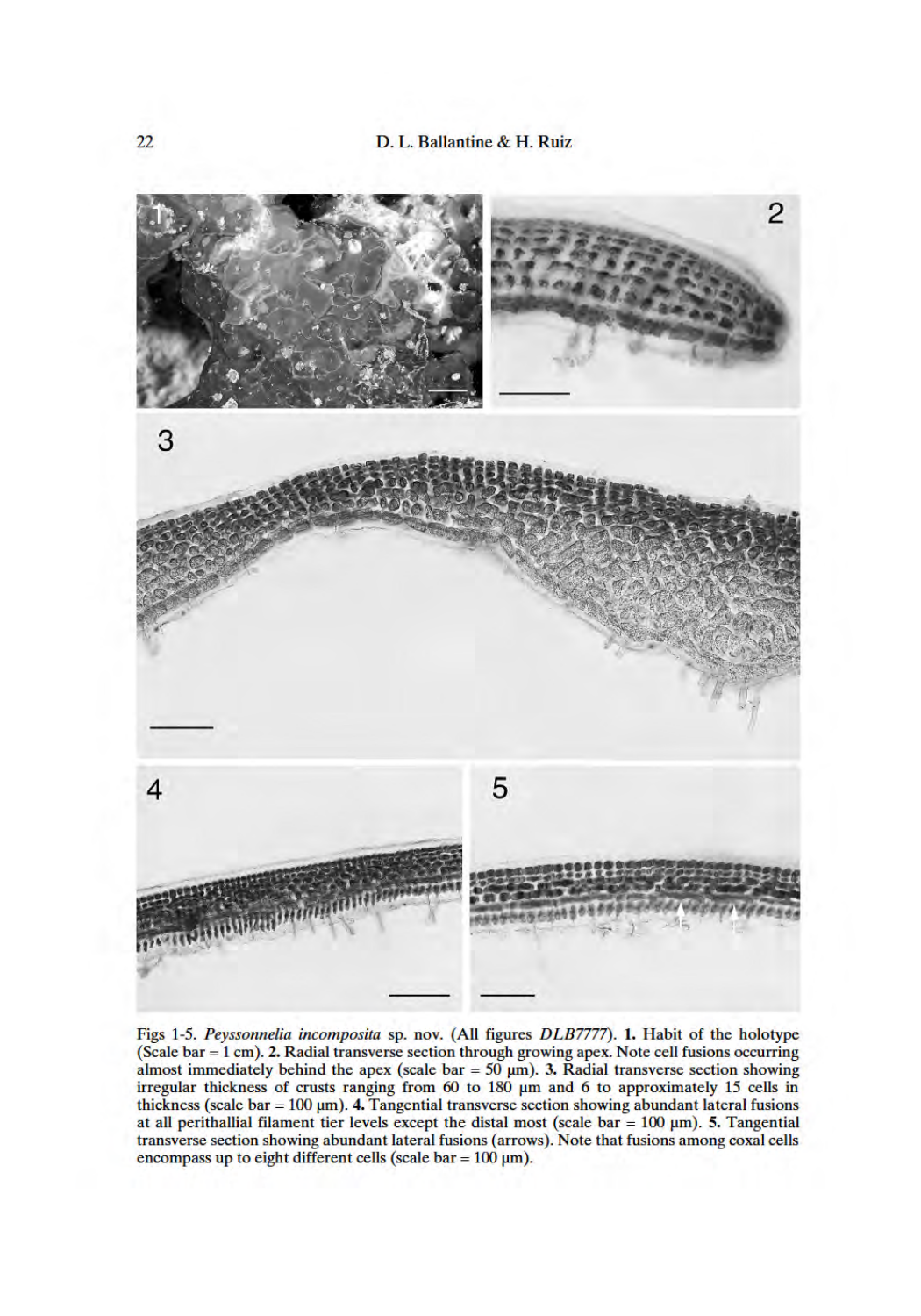

Figs 6-10. Peyssonnelia incomposita sp. nov. (All figures DLB7777). 6. Ventral portion of alga showing parallel arrangement of hypothallial cells (scale bar =  $50 \mu m$ ). 7. Transverse section through the crust showing numerous mostly lateral fusions, disrupting an organized appearance of the thallus (scale bar =  $50 \mu m$ ). 8. Transverse section through the crust showing lateral, vertical fusions as well as fusions between cells perithallial files at a different tier level (arrows), disrupting an organized appearance of the thallus (scale bar =  $10 \mu m$ ). 9. Young developing tetrasporocytes in superficial nemathecium; arrows denote large deeply stained pedicels (scale  $bar = 100 \mu m$ ). 10a. Mature tetrasporangium in superficial nemathecium; note recently cut off tetrasporocyte (arrow) at left which is enlarged in 10b. Arrowhead denotes pedicel supporting mature tetrasporangia (scale bar = 50  $\mu$ m). 10b. Enlarged portion (at left) of Fig. 10a showing recently cut off tetrasporocyte (arrow) directly from apical perithallial cell. Note absence of a pedicel (scale bar =  $25 \mu m$ ).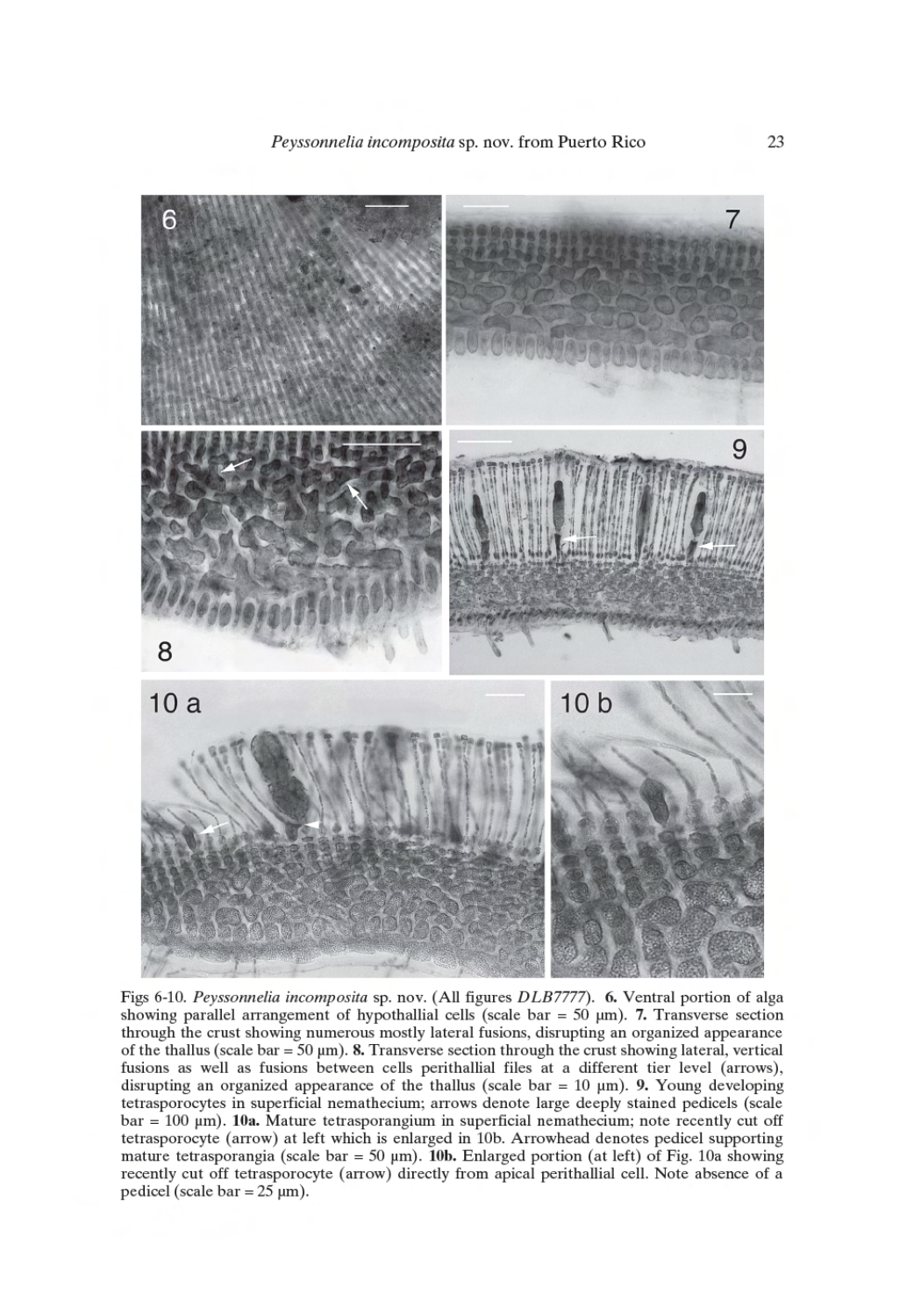measure up to 16 um wide and up to 15 um high. The hypothallial cells in radial section (Figs 2, 3) are seen to be square to rectangular in shape, measuring 15 to 22.5  $\mu$ m long by 11 to 15  $\mu$ m high. The perithallial coxal cells, to 8-10  $\mu$ m high X 10-13 µm long, are cut off from the center of the bearing hypothallial cell; however, they only cover approximately half the length of the bearing cell (Figs 2, 3). The coxal cell generally gives rise to a single, less commonly two, assurgent filament(s) (Figs 2, 3). The perithallial cells measure to  $12.5 \mu m$  in breadth below, decreasing to  $7.5 \text{ um}$  distally. The crust is typically 8 cells in thickness and according to microtopography of the substratum, measures from 60 to 175 µm although generally approximately 75 µm in thickness. The unicellular rhizoids average approximately 100 µm in length and are produced from the proximal end of hypothallial cells. Hair cells are not produced. *Peyssonnelia incomposita* is highly distinctive in section due to the abundant cell fusions between adjacent perithallial cells as well as between cells of adjacent perithallial filaments at different tier levels (Figs 7, 8). The fusions apparently occur in all directions. Particularly among the coxal cells, fusions may include up to 8 adjacent cells, with fusions measuring to  $70 \mu m$  across (Figs 4, 5). With age, the perithallus appears to be extremely unorganized due to the fusions. Fusions were not observed among hypothallial cells.

Tetrasporangia are produced in very large nemathecia that extend up to 125 µm above the level of surrounding vegetative cells (Figs 9, 10a). Nemathecial filaments are multicellular and slender, to  $\overline{2}$  µm in diameter (Fig. 9), and terminate in enlarged squarish cells, to 10  $\mu$ m in diameter, or rectangular cells to 12  $\mu$ m broad. Tetrasporangia (Fig. 10a) are cruciately divided, elongate, oval, measuring up to 30 X  $\dot{80}$  µm (width X length). They are cut off directly from proximal nemathecial cells (Fig. 10b). The young tetrasporocyte presumably then divides to produce a tetrasporangium and a pedicel (Fig. 10a). The pedicel enlarges with maturation and is deeply staining (Figs 9, 10a). Virtually every apical vegetative cell within the nemathecium produces a tetrasporangium or a paraphysal filament. Gametophytes were not observed.

#### **DISCUSSION**

The principal diagnostic feature of *Peyssonnelia incomposita* is the presence of abundant fusions among perithallial cells. This character may be used to differentiate the new species from all Atlantic, including Caribbean, *Peyssonnelia* species. In the western Atlantic, the new species could only possibly be mistaken for the recently described *Ramicrusta textilis* Pueschel *et* G.W. Saunders (2009). *Ramicrusta textilis* and the generitype, *R. nanhaiensis* D.R. Zhang *et* J.H. Zhou (1981), are recognized as possessing both cell fusions and secondary pit connections; however, at least for *R. textilis*, the perithallus is characterized by a "highly patterned fabric of secondary pit connections" (Pueschel & Saunders, 2009, p. 481). They (*op. cit.*) indicated that the abundant lateral secondary pit connections produced by adjacent perithallial cells could be falsely interpreted as fusions; however, the dominant pit connections give the perithallus a decidedly different appearance than that of *P. incomposita* which lacks secondary pit connections. *Ramicrusta textilis* further differs from the new species in its growth habit, coloration and depth range (Pueschel & Saunders, 2009).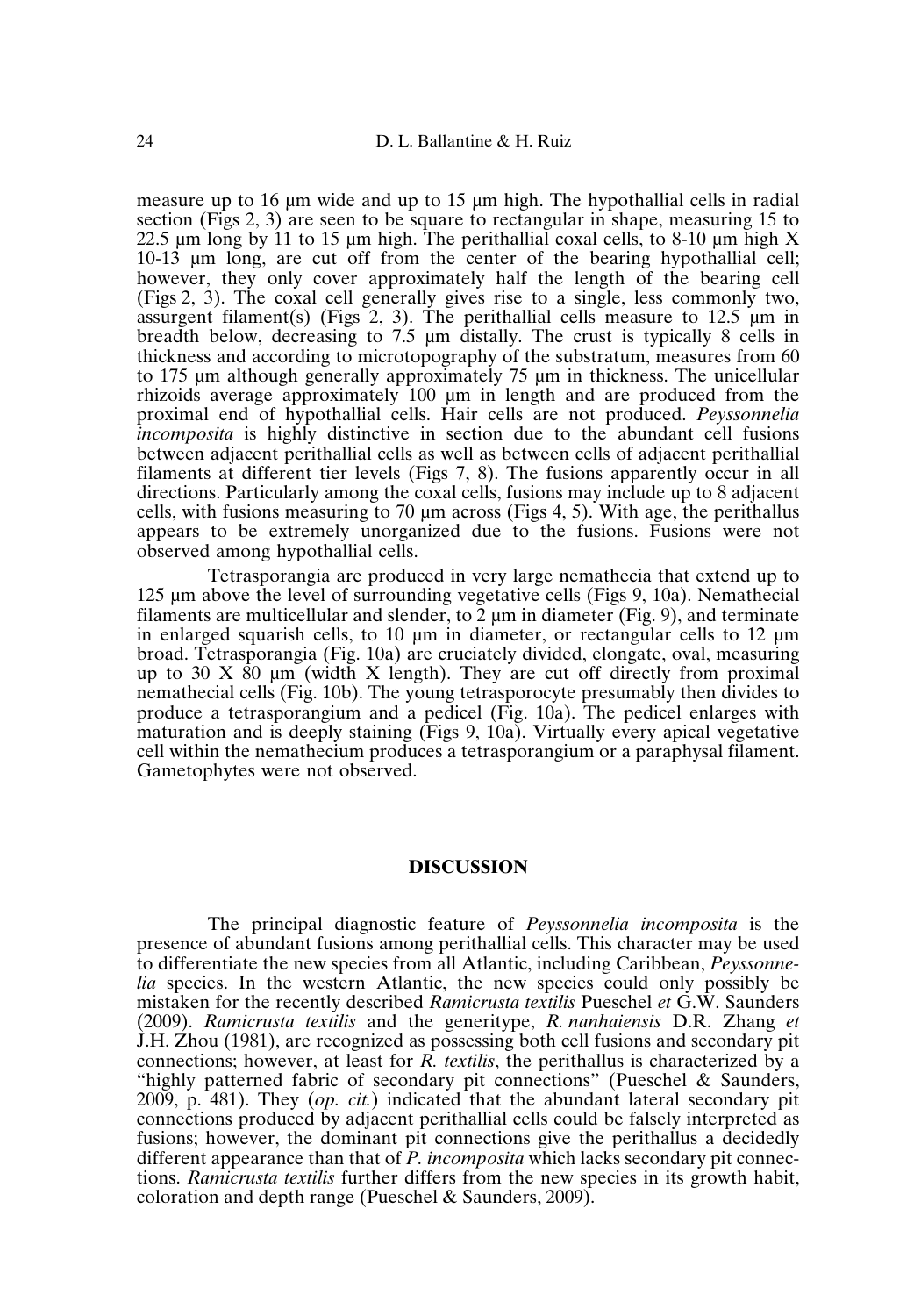Denizot (1968) indicated that cell fusions were present in *Cruoriopsis reinboldia* Weber Bosse (1921). This genus, whose taxonomic status within the Peyssonneliaceae remains uncertain, is characterized by a mucilaginous perithallus. The mucilaginous perithallus serves to differentiate *C. reinboldia* from the new species. Questionable presence of cell fusions and perithallial morphology in *Peyssonnelia calcea* Heydrich was explained by Pueschel and Saunders (2009). Denizot (1968) transferred *Peyssonnelia frutescens* Me. Lemoine (1960) to a variety of *P. calcea*. Lemoine (*op. cit.*) indicated that her species possessed cell fusions and lacked secondary pit connections, while Weber-van Bosse (1921) in her account of *P. calcea*, reported presence of secondary pit connections. Dixon's (2010) examination of a piece of the surviving holotype specimen of *P. calcea* showed that it exhibited features of *Ramicrusta* (*i.e.* presence of pit connections). There remains the possibility that the reports of *P. calcea* from different geographic areas and with conflicting morphological attributes may represent different taxonomic entities.

Deep-water ("mesophotic") coral reef habitats in Puerto Rico have already yielded several new species to science. The *Peyssonnelia* species newly described herein undoubtedly has a broader distribution than only Puerto Rico and the U.S. Virgin Island. Other Peyssonneliaceae crusts including *Peyssonnelia* and *Polystrata* species have also been recognized; however, remain undescribed until reproductive plants are collected. Further deep-water collecting activities in other regions will undoubtedly result in extension of geographic ranges of these recently described species and will yield further undescribed diversity.

**Acknowledgements.** This paper is a result in part of research funded by the National Oceanographic and Atmospheric Administration (NOAA) Coastal Ocean Programs under award #NA06NOS4780190 to the University of Puerto Rico – Mayagüez and a NOAA Center for Sponsored Coastal Ocean Research (CSCOR) award # NA09NOS4260243 through the Caribbean Coral Reef Institute (University of Puerto Rico, Mayagüez).

#### **REFERENCES**

- BALLANTINE D.L. & APONTE N.E.,  $2002 A$  checklist of the benthic marine algae known to Puerto Rico, second revision. *Constancea* 83: http://ucjeps.berkeley.edu/constancea/83/ ballantine\_aponte/checklist.html
- BALLANTINE D.L. & APONTE N.E., 2005 An annotated checklist of deep-reef benthic marine algae from Lee Stocking Island, Bahamas II. Rhodophyta. *Nova Hedwigia* 80: 147-171.
- BALLANTINE D.L. & RUIZ H., 2005 Two *Peyssonnelia* species (Peyssonneliaceae, Rhodophyta) from Puerto Rico including *P. flavescens* nov. sp. *Phycologia* 44: 328-334.
- BALLANTINE D.L. & RUIZ H., 2006 *Peyssonnelia imbricata* sp. nov. (Peyssonneliaceae, Rhodophyta) from Puerto Rico, Caribbean Sea. *Botanica marina* 49: 431-437.
- BALLANTINE D.L. & RUIZ H., 2007 − Erratum: *Peyssonnelia imbricata* sp. nov. (Peyssonneliaceae, Rhodophyta) from Puerto Rico, Caribbean Sea. *Bot Mar*. 49 (2006): 431-437. *Botanica marina* 50: 72.
- BALLANTINE D.L. & RUIZ H., 2010 Two new deep-water *Peyssonnelia* species, *P. iridescens* and *P. gigaspora* (Peyssonneliaceae, Rhodophyta), from Puerto Rico, Caribbean Sea. *Phycologia* 49(6): 537-544.
- BOUDOURESQUE C.-F. & DENIZOT M., 1975 Révision du genre *Peyssonnelia* (Rhodophyta) en Méditerranée. *Bulletin du Muséum d'histoire naturelle de Marseille* 35: 7-92.
- BRUMMITT R.K. & POWELL C.E. (Eds), 1992 *Authors of Plant Names.* Royal Botanic Gardens, Kew. 732 pp.
- DENIZOT M., 1968 *Les Algues Floridées encroutantes (à l'exclusion des Coralinacées).* Paris : Laboratoire de Cryptogamie, Muséum National d'Histoire Naturelle. 310 pp.